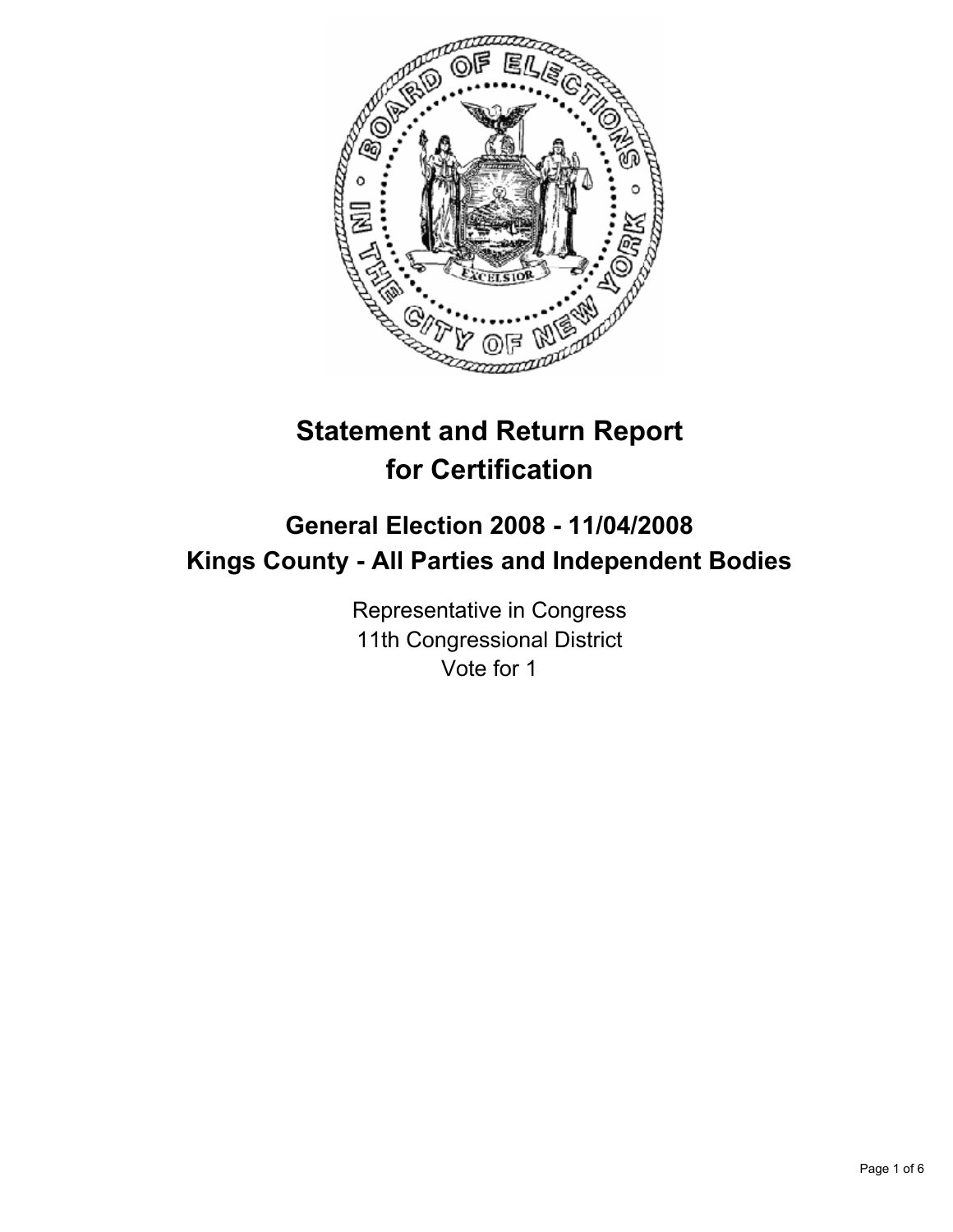

| <b>PUBLIC COUNTER</b>              | 1,950 |
|------------------------------------|-------|
| <b>EMERGENCY</b>                   | 150   |
| ABSENTEE/MILITARY                  | 31    |
| <b>FEDERAL</b>                     | 0     |
| AFFIDAVIT                          | 99    |
| <b>Total Ballots</b>               | 2,230 |
| YVETTE D CLARKE (DEMOCRATIC)       | 1,575 |
| HUGH C CARR (REPUBLICAN)           | 10    |
| CARTRELL GORE (CONSERVATIVE)       | 5     |
| YVETTE D CLARKE (WORKING FAMILIES) | 32    |
| <b>Total Votes</b>                 | 1,622 |
| Unrecorded                         | 608   |

**Assembly District 41**

| <b>PUBLIC COUNTER</b>              | 3,053 |
|------------------------------------|-------|
| <b>EMERGENCY</b>                   | 137   |
| ABSENTEE/MILITARY                  | 87    |
| <b>FEDERAL</b>                     | 24    |
| AFFIDAVIT                          | 120   |
| <b>Total Ballots</b>               | 3,421 |
| YVETTE D CLARKE (DEMOCRATIC)       | 2,337 |
| HUGH C CARR (REPUBLICAN)           | 156   |
| CARTRELL GORE (CONSERVATIVE)       | 20    |
| YVETTE D CLARKE (WORKING FAMILIES) | 64    |
| <b>Total Votes</b>                 | 2,577 |
| Unrecorded                         | 844   |

| <b>PUBLIC COUNTER</b>              | 29,739 |
|------------------------------------|--------|
| <b>EMERGENCY</b>                   | 168    |
| ABSENTEE/MILITARY                  | 743    |
| <b>FEDERAL</b>                     | 152    |
| <b>AFFIDAVIT</b>                   | 1,535  |
| <b>Total Ballots</b>               | 32,337 |
| YVETTE D CLARKE (DEMOCRATIC)       | 23,319 |
| HUGH C CARR (REPUBLICAN)           | 845    |
| CARTRELL GORE (CONSERVATIVE)       | 100    |
| YVETTE D CLARKE (WORKING FAMILIES) | 886    |
| <b>GALE BREWER (WRITE-IN)</b>      |        |
| <b>Total Votes</b>                 | 25,151 |
| Unrecorded                         | 7,186  |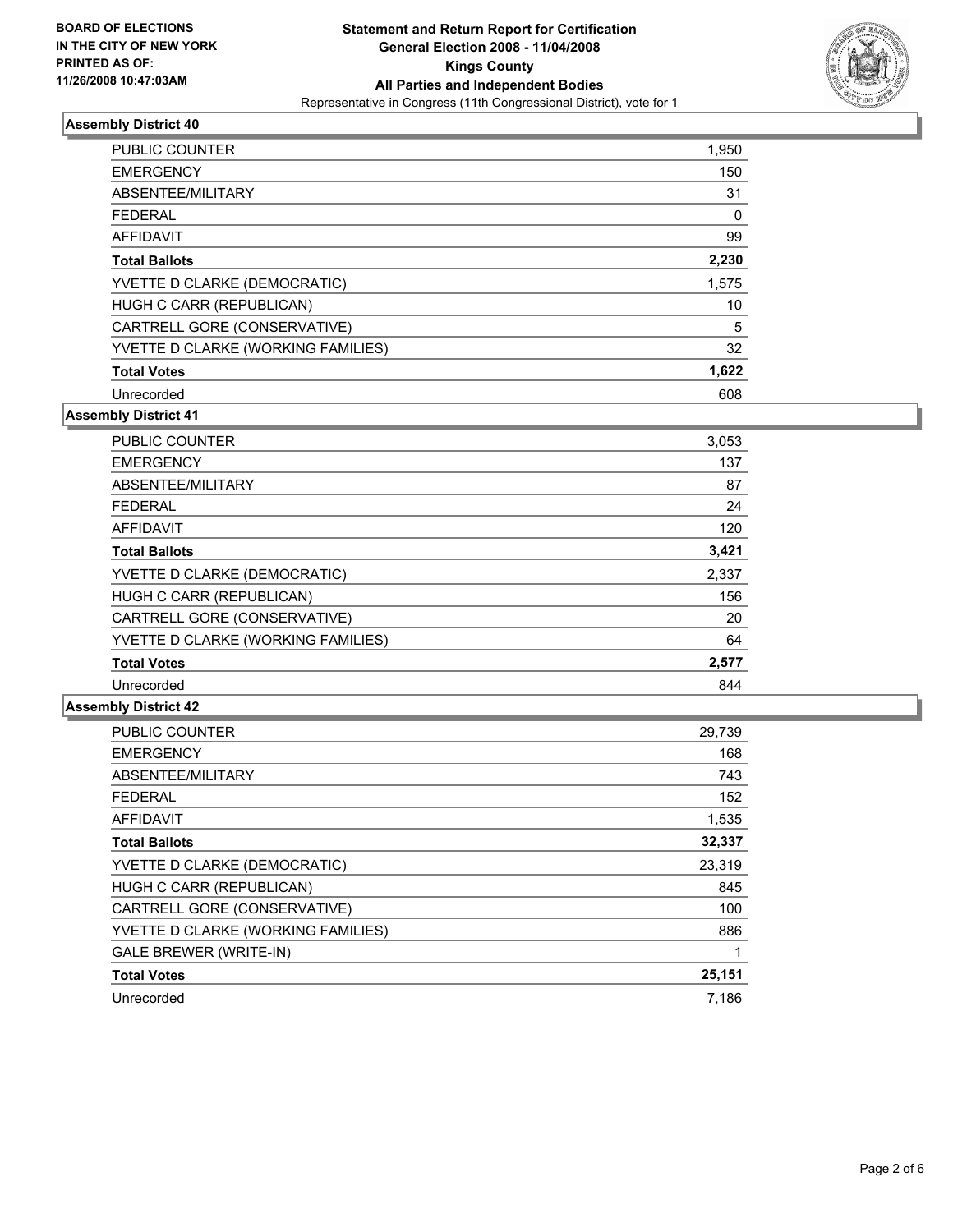

| PUBLIC COUNTER                     | 36,093 |
|------------------------------------|--------|
| <b>EMERGENCY</b>                   | 430    |
| ABSENTEE/MILITARY                  | 1,123  |
| <b>FEDERAL</b>                     | 170    |
| <b>AFFIDAVIT</b>                   | 1,685  |
| <b>Total Ballots</b>               | 39,501 |
| YVETTE D CLARKE (DEMOCRATIC)       | 28,627 |
| HUGH C CARR (REPUBLICAN)           | 1,378  |
| CARTRELL GORE (CONSERVATIVE)       | 399    |
| YVETTE D CLARKE (WORKING FAMILIES) | 1,072  |
| <b>Total Votes</b>                 | 31,476 |
| Unrecorded                         | 8.025  |

**Assembly District 44**

| <b>PUBLIC COUNTER</b>              | 33,306 |
|------------------------------------|--------|
| <b>EMERGENCY</b>                   | 642    |
| ABSENTEE/MILITARY                  | 1,234  |
| <b>FEDERAL</b>                     | 384    |
| <b>AFFIDAVIT</b>                   | 1,254  |
| <b>Total Ballots</b>               | 36,820 |
| YVETTE D CLARKE (DEMOCRATIC)       | 21,102 |
| HUGH C CARR (REPUBLICAN)           | 4,150  |
| CARTRELL GORE (CONSERVATIVE)       | 479    |
| YVETTE D CLARKE (WORKING FAMILIES) | 2,665  |
| ANN ENZNINGER (WRITE-IN)           |        |
| CALVIN E. JOHNSON (WRITE-IN)       |        |
| COLEEN CUSICK (WRITE-IN)           |        |
| MASHA GELLER (WRITE-IN)            |        |
| STEPHEN FINGER (WRITE-IN)          |        |
| <b>Total Votes</b>                 | 28,401 |
| Unrecorded                         | 8,419  |

| <b>PUBLIC COUNTER</b>              | 2,945 |
|------------------------------------|-------|
| <b>EMERGENCY</b>                   | 12    |
| ABSENTEE/MILITARY                  | 83    |
| FEDERAL                            | 62    |
| <b>AFFIDAVIT</b>                   | 89    |
| <b>Total Ballots</b>               | 3,191 |
| YVETTE D CLARKE (DEMOCRATIC)       | 970   |
| HUGH C CARR (REPUBLICAN)           | 896   |
| CARTRELL GORE (CONSERVATIVE)       | 90    |
| YVETTE D CLARKE (WORKING FAMILIES) | 47    |
| ANTHONY WEINER (WRITE-IN)          |       |
| IAN RANDAL STROCK (WRITE-IN)       |       |
| <b>Total Votes</b>                 | 2,005 |
| Unrecorded                         | 1,186 |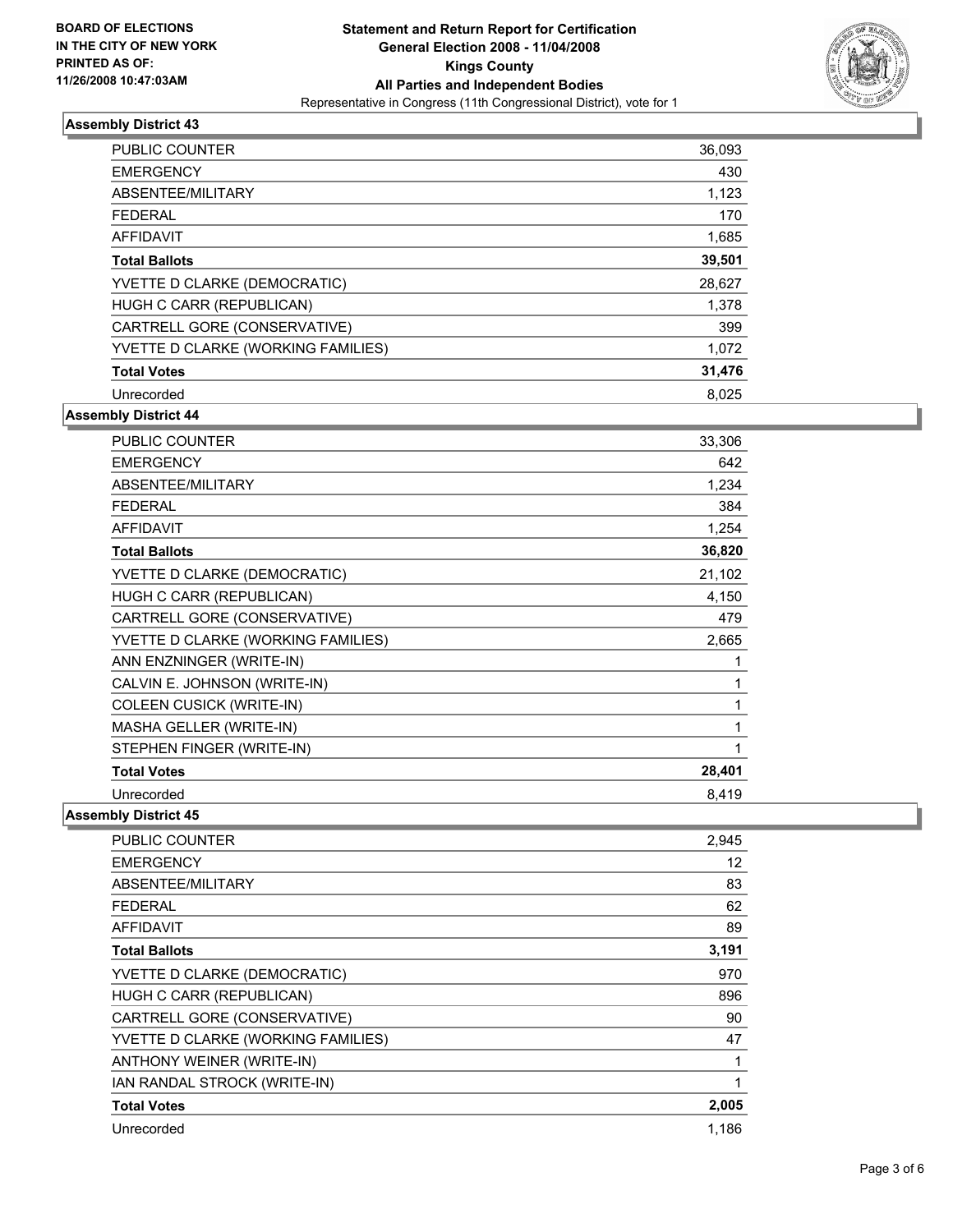

| <b>PUBLIC COUNTER</b>              | 2,697 |
|------------------------------------|-------|
| <b>EMERGENCY</b>                   | 6     |
| ABSENTEE/MILITARY                  | 72    |
| <b>FEDERAL</b>                     | 129   |
| AFFIDAVIT                          | 92    |
| <b>Total Ballots</b>               | 2,996 |
| YVETTE D CLARKE (DEMOCRATIC)       | 788   |
| HUGH C CARR (REPUBLICAN)           | 975   |
| CARTRELL GORE (CONSERVATIVE)       | 75    |
| YVETTE D CLARKE (WORKING FAMILIES) | 28    |
| <b>Total Votes</b>                 | 1,866 |
| Unrecorded                         | 1.130 |

**Assembly District 52**

| <b>PUBLIC COUNTER</b>              | 31,554 |
|------------------------------------|--------|
| <b>EMERGENCY</b>                   | 256    |
| ABSENTEE/MILITARY                  | 1,642  |
| <b>FEDERAL</b>                     | 489    |
| <b>AFFIDAVIT</b>                   | 1,061  |
| <b>Total Ballots</b>               | 35,002 |
| YVETTE D CLARKE (DEMOCRATIC)       | 23,635 |
| HUGH C CARR (REPUBLICAN)           | 2,364  |
| CARTRELL GORE (CONSERVATIVE)       | 217    |
| YVETTE D CLARKE (WORKING FAMILIES) | 3,037  |
| EDOLPHUS TOWNS (WRITE-IN)          |        |
| FRANK WEISE (WRITE-IN)             |        |
| GLORIA MATTERA (WRITE-IN)          |        |
| JOEL BERG (WRITE-IN)               |        |
| LORRAINE ZANZONICO (WRITE-IN)      |        |
| PETER NOBLEJAS (WRITE-IN)          |        |
| <b>Total Votes</b>                 | 29,259 |
| Unrecorded                         | 5,743  |

| <b>PUBLIC COUNTER</b>              | 17,122 |
|------------------------------------|--------|
| <b>EMERGENCY</b>                   | 20     |
| ABSENTEE/MILITARY                  | 327    |
| <b>FEDERAL</b>                     | 29     |
| <b>AFFIDAVIT</b>                   | 1,083  |
| <b>Total Ballots</b>               | 18,581 |
| YVETTE D CLARKE (DEMOCRATIC)       | 13,124 |
| HUGH C CARR (REPUBLICAN)           | 151    |
| CARTRELL GORE (CONSERVATIVE)       | 19     |
| YVETTE D CLARKE (WORKING FAMILIES) | 271    |
| <b>Total Votes</b>                 | 13,565 |
| Unrecorded                         | 5,016  |
|                                    |        |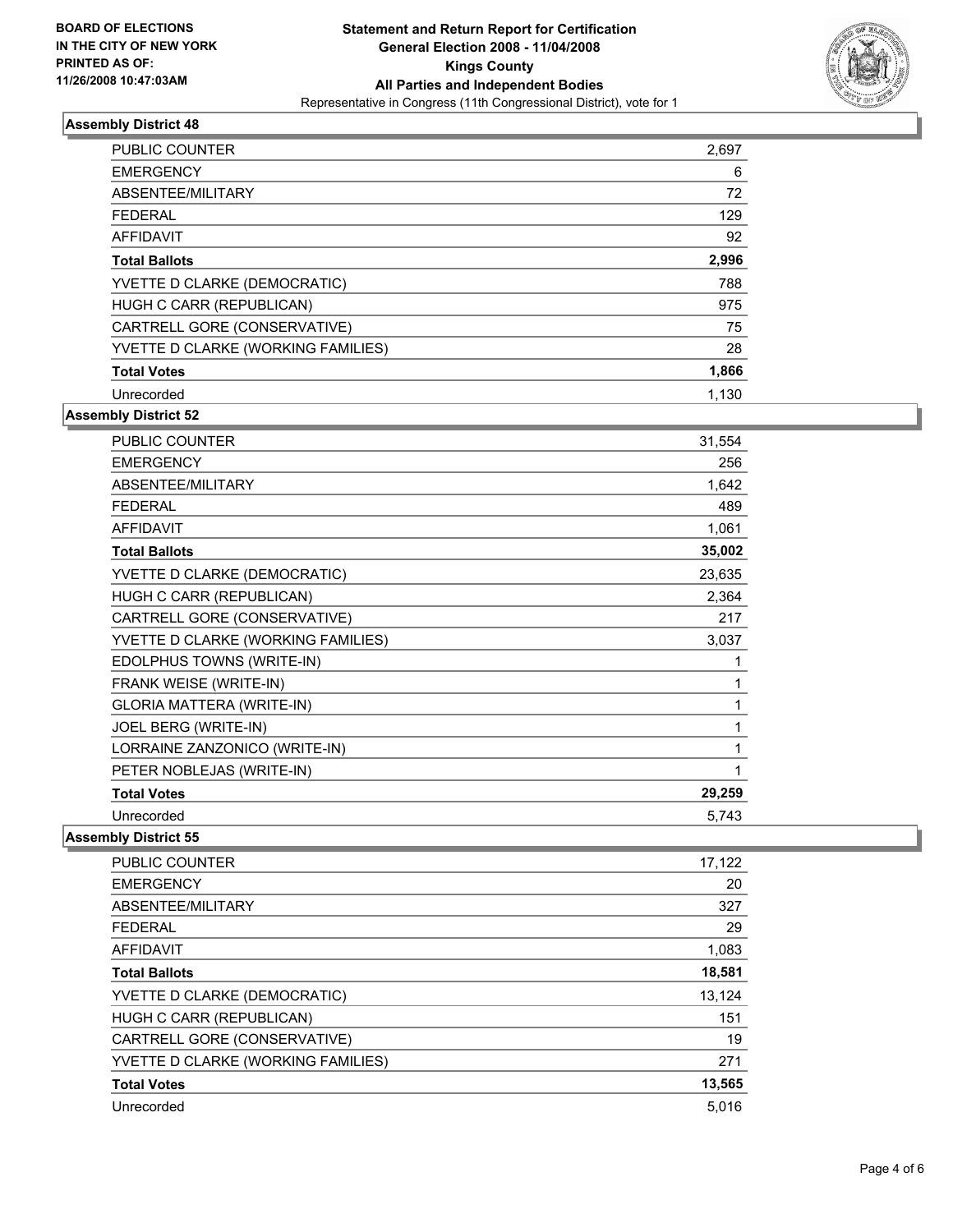

| PUBLIC COUNTER                     | 6,791 |
|------------------------------------|-------|
| <b>EMERGENCY</b>                   | 362   |
| ABSENTEE/MILITARY                  | 127   |
| <b>FEDERAL</b>                     | 19    |
| <b>AFFIDAVIT</b>                   | 384   |
| <b>Total Ballots</b>               | 7,683 |
| YVETTE D CLARKE (DEMOCRATIC)       | 5,648 |
| HUGH C CARR (REPUBLICAN)           | 84    |
| CARTRELL GORE (CONSERVATIVE)       |       |
| YVETTE D CLARKE (WORKING FAMILIES) | 124   |
| <b>Total Votes</b>                 | 5,863 |
| Unrecorded                         | 1,820 |

**Assembly District 57**

| <b>PUBLIC COUNTER</b>              | 24,404 |
|------------------------------------|--------|
| <b>EMERGENCY</b>                   | 2      |
| ABSENTEE/MILITARY                  | 921    |
| <b>FEDERAL</b>                     | 165    |
| <b>AFFIDAVIT</b>                   | 1,065  |
| <b>Total Ballots</b>               | 26,557 |
| YVETTE D CLARKE (DEMOCRATIC)       | 19,328 |
| HUGH C CARR (REPUBLICAN)           | 416    |
| CARTRELL GORE (CONSERVATIVE)       | 68     |
| YVETTE D CLARKE (WORKING FAMILIES) | 1,719  |
| DREW AKASON (WRITE-IN)             |        |
| <b>OLANIKE ALABI (WRITE-IN)</b>    | 2      |
| <b>Total Votes</b>                 | 21,534 |
| Unrecorded                         | 5,023  |

| <b>PUBLIC COUNTER</b>              | 20,972 |
|------------------------------------|--------|
| <b>EMERGENCY</b>                   | 109    |
| ABSENTEE/MILITARY                  | 465    |
| <b>FEDERAL</b>                     | 45     |
| AFFIDAVIT                          | 1,078  |
| <b>Total Ballots</b>               | 22,669 |
| YVETTE D CLARKE (DEMOCRATIC)       | 17,782 |
| HUGH C CARR (REPUBLICAN)           | 219    |
| CARTRELL GORE (CONSERVATIVE)       | 38     |
| YVETTE D CLARKE (WORKING FAMILIES) | 382    |
| <b>Total Votes</b>                 | 18,421 |
| Unrecorded                         | 4.248  |